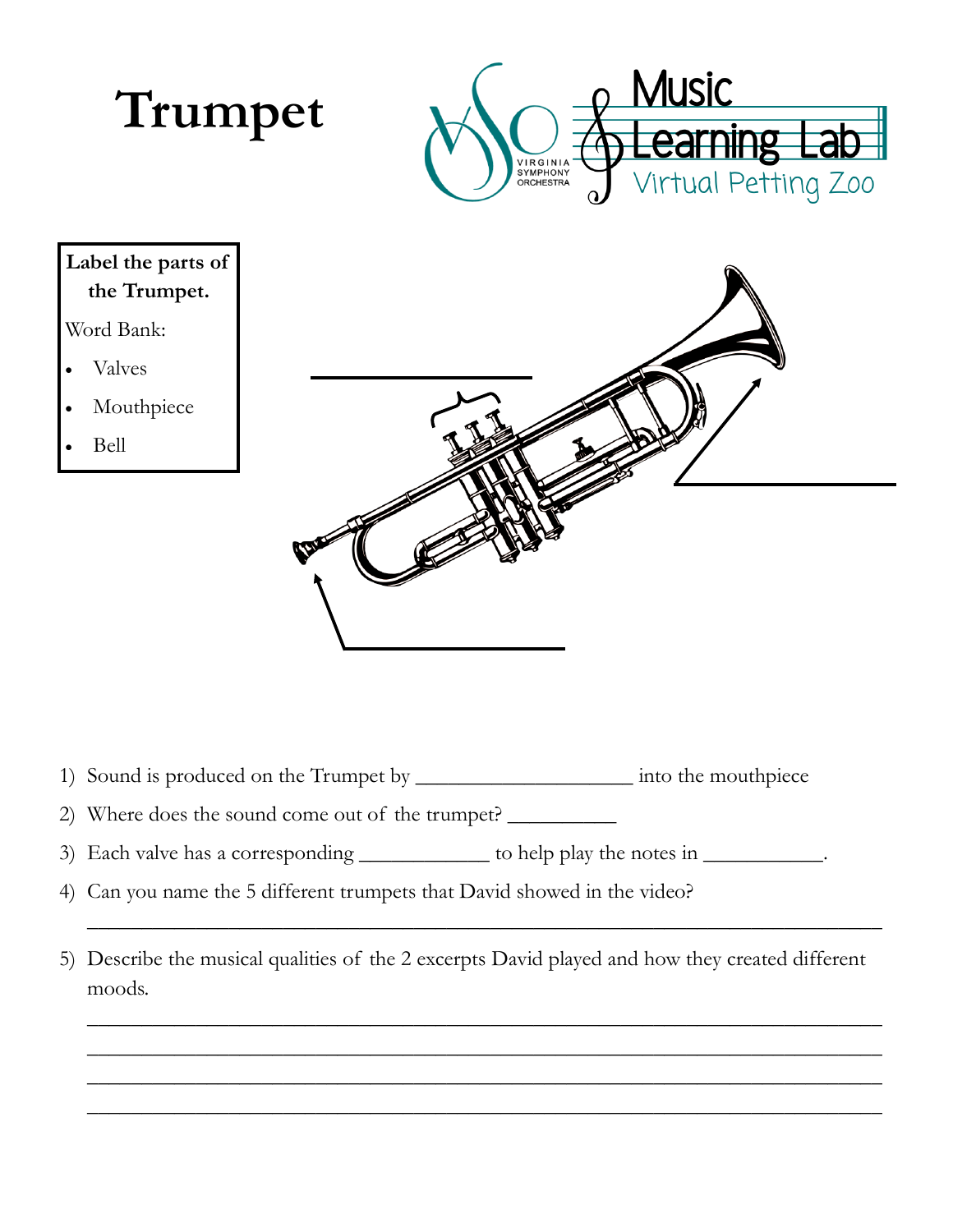

- Brass Family: The Brass Family consists of four instruments. The Trumpet, French Horn, Trombone, and Tuba. Brass players create sound in their instrument by buzzing/vibrating their lips in the mouthpiece.
- Fanfare: a short ceremonial tune, typically played to introduce someone important
- Oratorio: a piece of music for vocal soloists, chorus, and orchestra, that is usually based on a religious story
- Composer: a person who writes music

## **Further Listening:**

Respighi *Pines of Rome*

<https://www.youtube.com/watch?v=zBFSI-x2ETY>

Mussorgsky *Pictures at an Exhibition* <https://www.youtube.com/watch?v=syLm-9JyhuY>

Hear trumpet player Alison Balsom play

Hummel *Trumpet Concerto in E Major, Movement III*

<https://www.youtube.com/watch?v=B1eyZAedhY4>

For more videos, please visit <https://virginiasymphony.org/learninglab/>